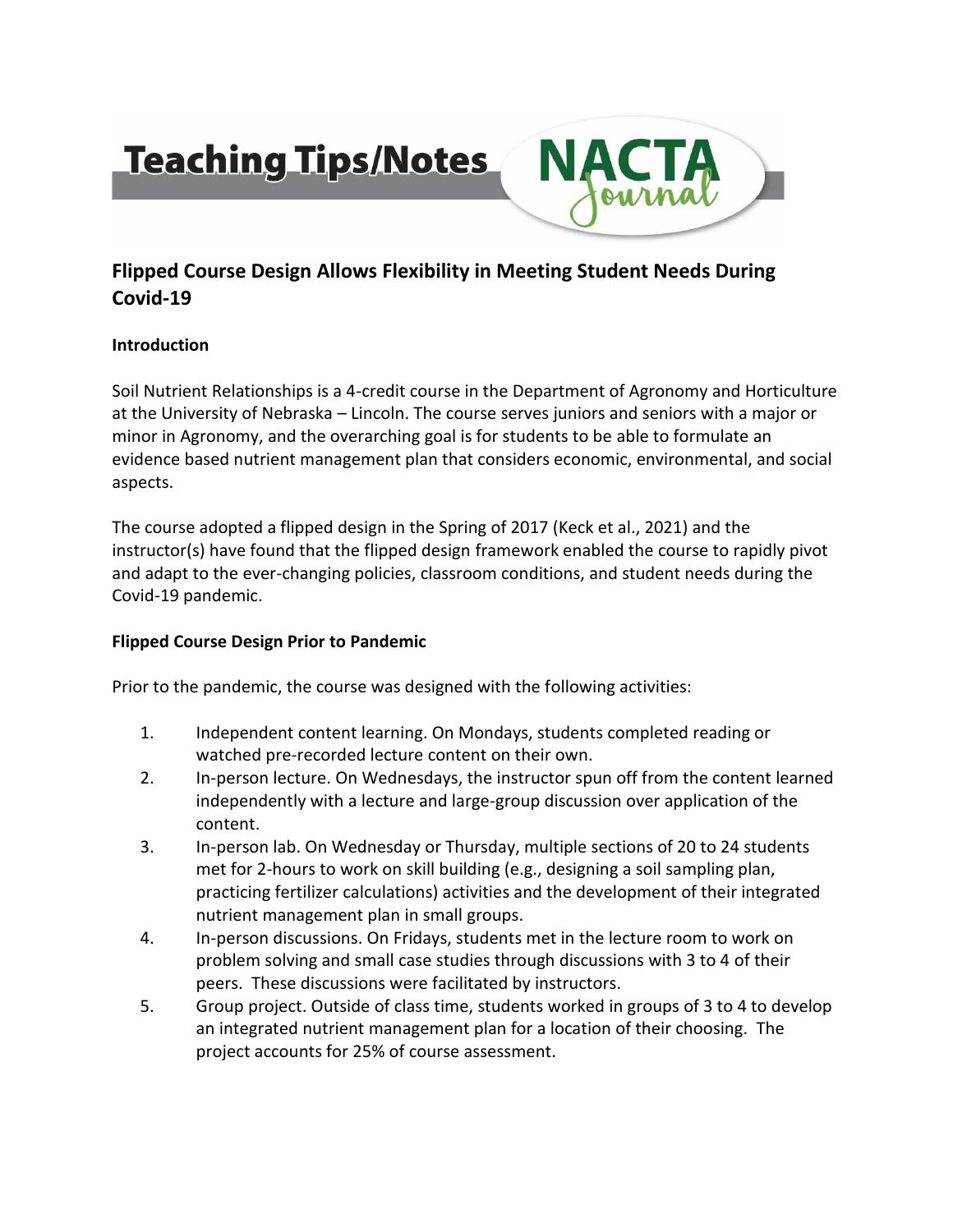#### **Flipped Course Design During Pandemic**

Having the flipped design prior to pandemic meant that most course content was already independent; this enabled instructors to make on-the-fly judgements about how to spend the time interacting with students during the pandemic. As instructors, some key decisions were made about using the limited face time (in person or virtual) with students. The two main decisions were:

- 1. Activities should prioritize problem solving over content review this decision is grounded in prior findings that lower-level learning can be done independently but analytical, problem solving, and application types of learning are best done with instructor's guidance.
- 2. If students and instructors could focus on one specific activity in-person, it should be centered around calculations. This decision was based on teaching team experience of trying to help with (or grade) student calculations when the instructor(s) cannot see the work and mistakes.

As such, the course design for 2021 was updated with no in-person lecture meetings. The previously in-person Wednesday lectures on content application were modified to be recorded and disseminated to students, i.e., transitioned to independent (asynchronous) learning. The previously in-person Friday discussions were changed to a web-conference format with groups of 3 to 4 students discussing case studies in Zoom breakout rooms with instructors moving between rooms to facilitate.

With the essence of the course shifted online, students were free to choose their level of interaction with instructors and content. The varied levels of interaction increased both flexibility and accessibility for students, many of whom were eager for the opportunity to work independently and remotely to focus on their farming operations or other part-time jobs across Nebraska. Students generally settled into one of the following levels of interaction:

- 1. In-person lab. In 2021, about 80% of students enrolled in the course elected to attend in-person lab. These students still did independent content learning and weekly Zoom for small-group discussions.
- 2. Web conference lab. In 2021, about 15% of students attended scheduled lab meetings via Zoom. These students still did independent content learning and weekly Zoom for small-group discussions.
- 3. Full independent learning. In 2021, about 5% of students would check in with peers and instructors via email or Zoom only periodically (they did not attend lab or smallgroup discussions) and did all activities independently on a regular basis. An additional 20% of the class opted for full independent learning for one or two weeks at some point during the semester due to illness or their work schedules (e.g., planting field crops).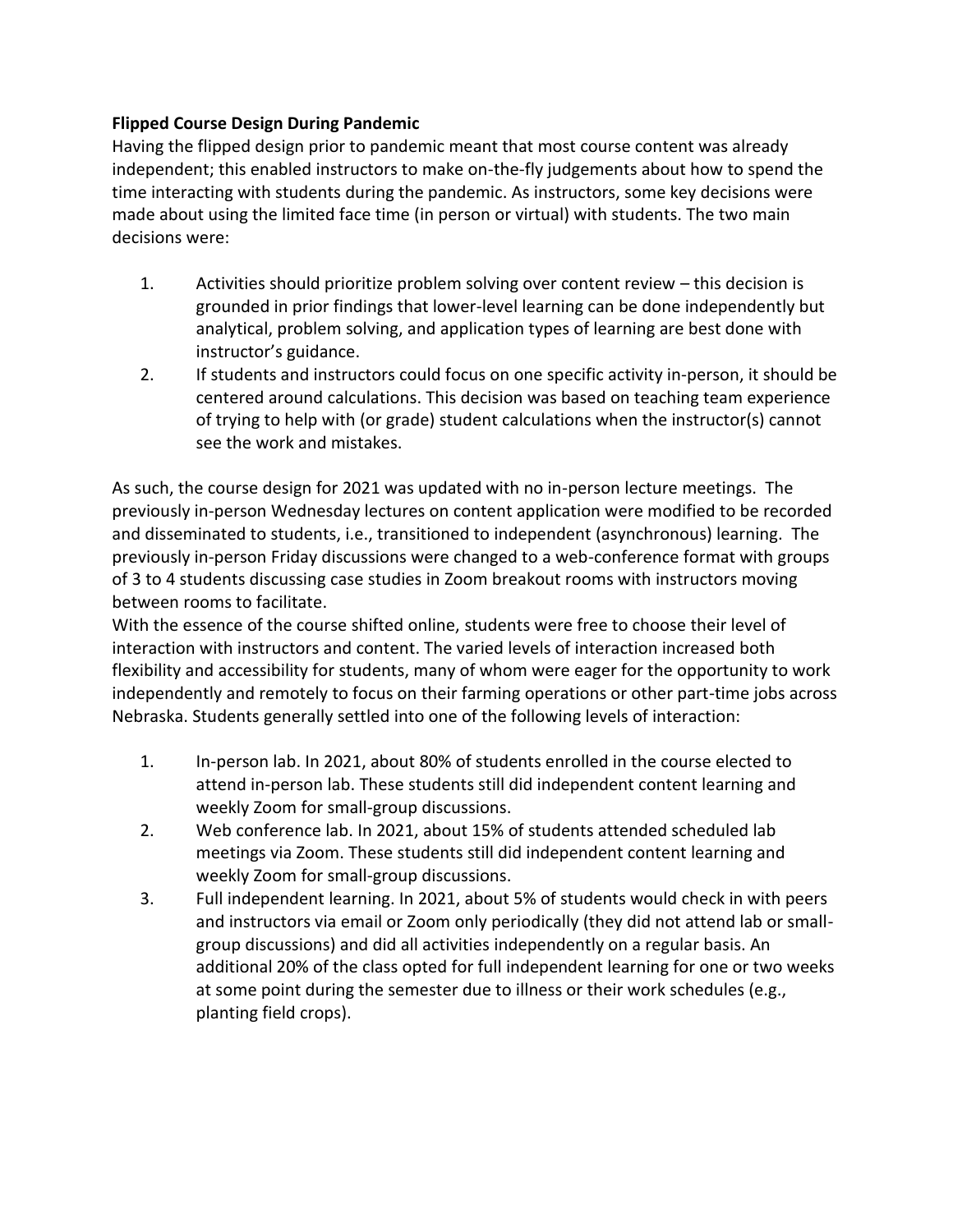As instructors, we facilitated independent, flexible, and accessible learning as much as possible by providing students with:

- A textbook as the central focus of content learning. The University library assisted in providing necessary sections via e-reserve at no cost to students.
- Additional resources such as state fertilizer guides as PDF files through Canvas.
- Short videos showing example calculations.
- Short videos discussing application of course content.
- Freedom to choose their working groups and do groupwork on their own schedules.
- A consistent schedule for reading, meeting, and assessment.
- Online exams that were accessible for a 24-hour period (quizzes were open for several days).
- Flexibility for attending lab in-person, via Zoom, or not at all in any given week.
- Access to the question sets used in lab and discussion regardless of attendance.

# **Take-Away**

Having the course already designed as flipped prior to the pandemic and having the course grounded by textbook content allowed maximum flexibility to serve the different needs of all learners and use the limited meeting times for problem solving activities. Being flexible with student needs was a top priority. Surveys at the end of the course appeared to show no difference in ability to achieve learning outcomes or appreciation of course content across the available learning modes. All modes helped in achieving the outlined goal and objectives of the course. All students contributed to their group project regardless of attendance at regular lab and discussion activities (interaction level).

Flexibility continues to be important as Covid-19 issues continue to develop and evolve. All instructors and institutions would benefit from being proactive and having alternatives for independent learning on hand. Since March 2020, there have been multiple times where the whole class was shifted online (e.g., University closure due to Covid-19 or weather, instructor illness, etc.) and times that a student opted to be independent for a week or two. The existing course resources have allowed the flexibility to adapt to these situations without excess burden on students and/or instructors.

Even though no student has been completely independent for the duration of the course, it seems possible that the infrastructure exists to make this course fully online and independent in coming years. Instructors will continue with the hybrid and hy-flex modes currently offered.